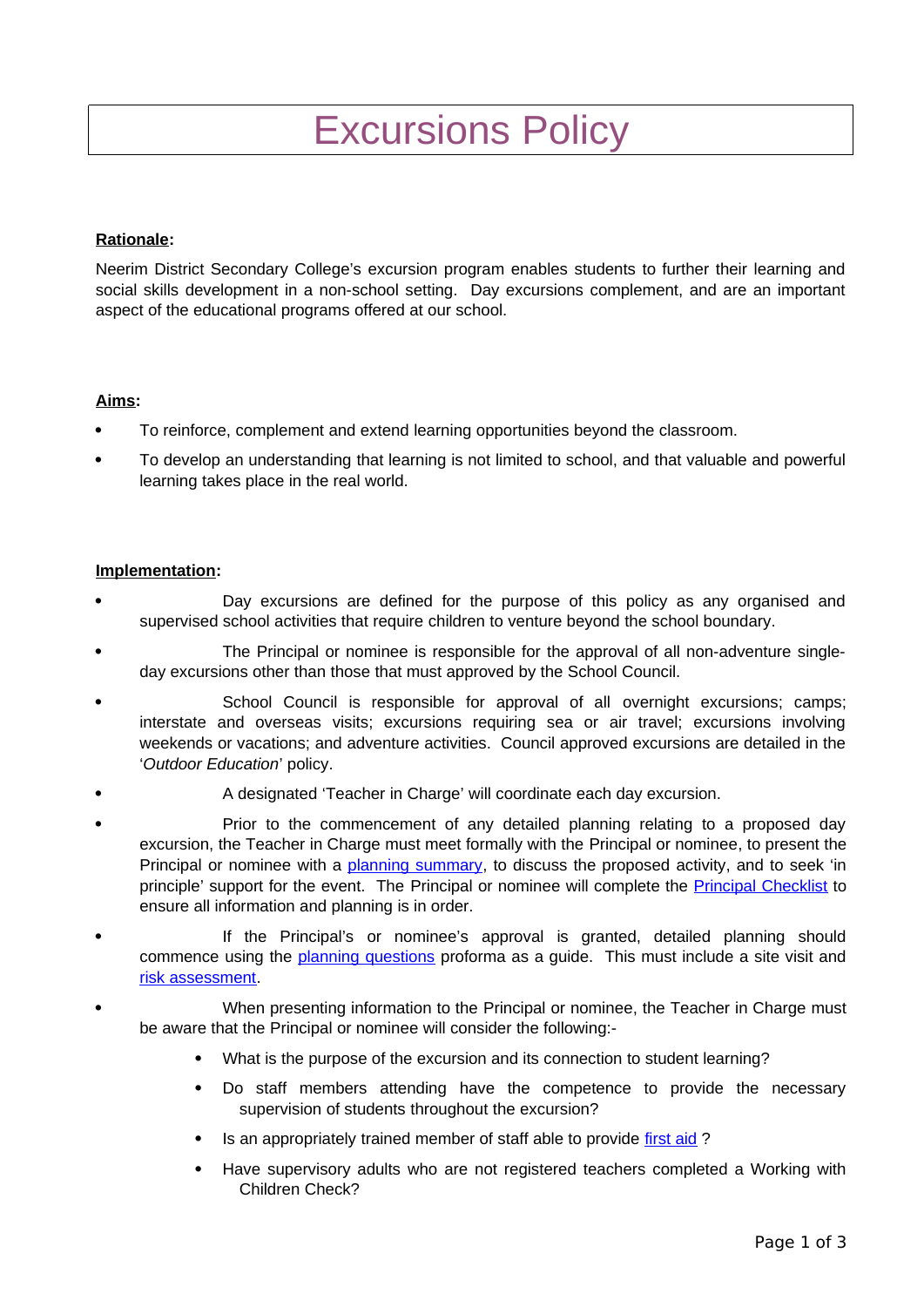- Is the location of staff and students throughout the excursion including during travel known?
- Is a record of telephone contacts for supervising excursion staff available?
- Is a record of the names and family contacts for all students and staff available?
- Are copies of the [parental consent](http://www.eduweb.vic.gov.au/edulibrary/public/schadmin/schops/edoutdoors/parentconsent.doc) and [confidential medical advice](http://www.eduweb.vic.gov.au/edulibrary/public/schadmin/schops/edoutdoors/medicalinformation.doc) forms for those students on the excursion completed?
- If day excursions include adventure activities organising staff should consult the [adventure activities](http://www.education.vic.gov.au/school/principals/safety/Pages/outdooractivity.aspx) website, or seek advice from peak bodies or skilled and experienced staff with recent experience instructing the activity to satisfy the Principal's or nominee's requirements.
- If approved, the online [Notification of School Activity](http://www.eduweb.vic.gov.au/forms/school/sal/enteractivity.asp) form will then be submitted three weeks prior to the activity if required. (required if country schools travelling beyond the local town/ city, rural schools travelling beyond the local area, metropolitan schools travelling beyond the greater metropolitan area).
- School Council prefers that students only travel on buses fitted with seatbelts if available.
- The Principal or nominee requires that a report from the Teacher in Charge occur after each day excursion if any mishaps or concerns have arisen.
- School Council will determine an 'Excursions Levy' each year. Parents can bulk pay for the year's excursions or pay for individual excursions as they occur. To assist in this matter, parents have an opportunity to sign over their "EMA" cheque if applicable.
- All endeavours will be made not to exclude students simply for financial reasons. Parents experiencing financial difficulty, who wish for their children to attend a day excursion, will be required to discuss their individual situation with the Principal or nominee. Decisions relating to alternative payment arrangements will be made by the Principal or nominee on a case-by-case basis.
- All families will be given sufficient time to make payments for excursions. Children whose parents have not paid deposits by the due date, who do not make full payment by the due date, or who have not made alternative arrangements with the Principal or nominee will not be eligible to attend.
- Office staff will be responsible for managing and monitoring the payments made by parents and will provide classroom teachers with detailed records on a regular basis.
- Information will be provided to all parents of non-English speaking families in a manner that allows them to provide an informed consent to their children attending excursions.
- Classroom teachers will be given the first option to attend excursions.
- The school will continue to provide the opportunity for teachers to update their first aid skills.
- The school will provide a mobile phone and a first-aid kit for all day excursions.
- Copies of completed Permission forms, and signed Confidential Medical Information forms must be carried by excursion staff at all times, and copies remain at school.
- A senior staff member will be in attendance at school whilst the children are returning from any out-of-school-hours excursion. The Teacher in Charge will communicate with this person with regards the anticipated return time.
- While school excursions are a team activity requiring the cooperation and common-sense of all participants, it is the Teacher in Charge who oversees the operations of the excursion, takes charge of events, makes key decisions and accepts ultimate responsibility for the excursion.
- Parents may be invited to participate in excursions. When deciding on which parents will attend, the Teacher in Charge will take into account –